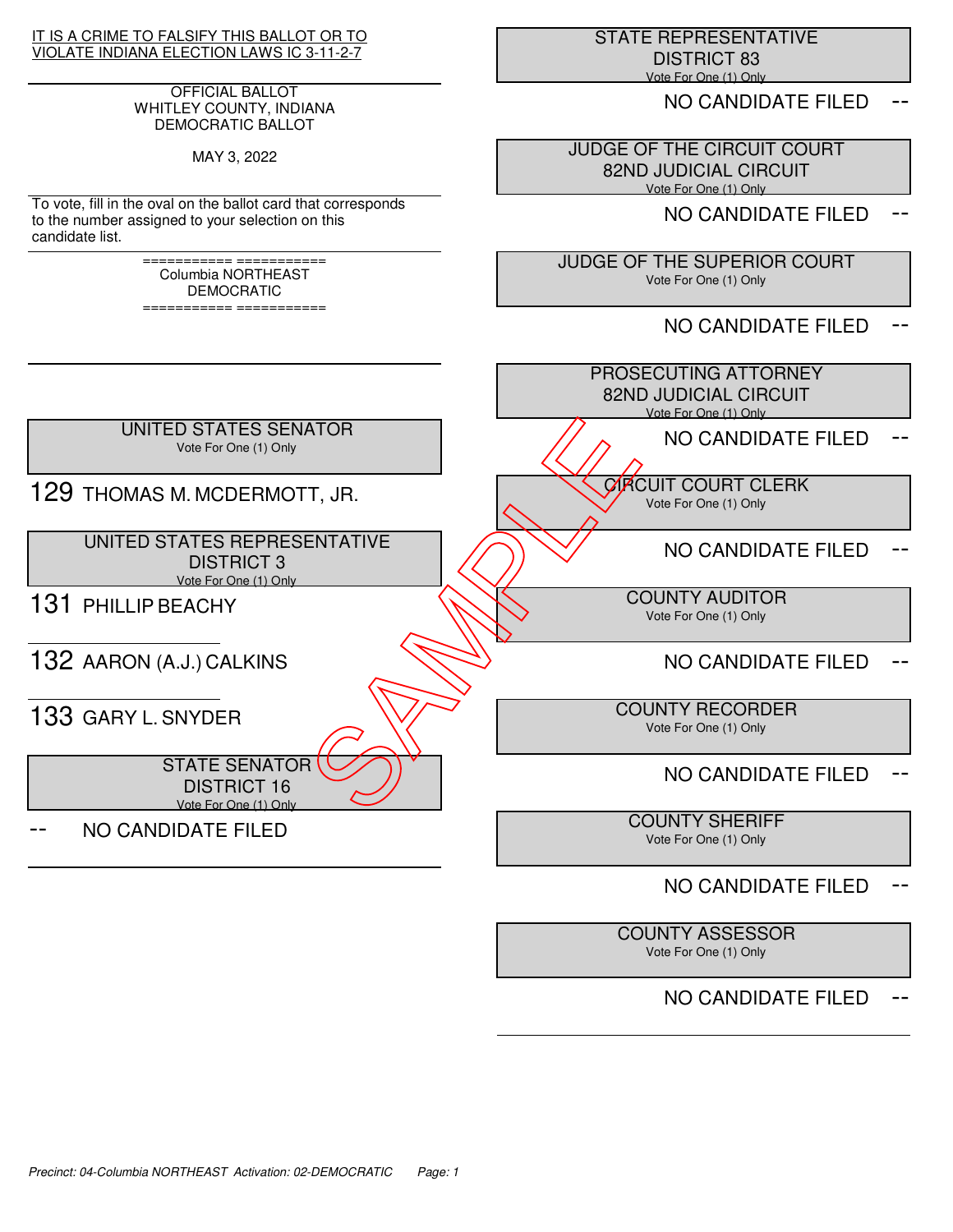## COUNTY COMMISSIONER DISTRICT 2 Vote For One (1) Only

162 ISAAC J (IKE) BEAM

 COUNTY COUNCIL MEMBER DISTRICT 1 Vote For One (1) Only

# NO CANDIDATE FILED

 COLUMBIA TOWNSHIP TRUSTEE Vote For One (1) Only

## -- NO CANDIDATE FILED

 COLUMBIA TOWNSHIP BOARD MEMBER Vote For Three (3) Only

168 MARGARET MALCOLM